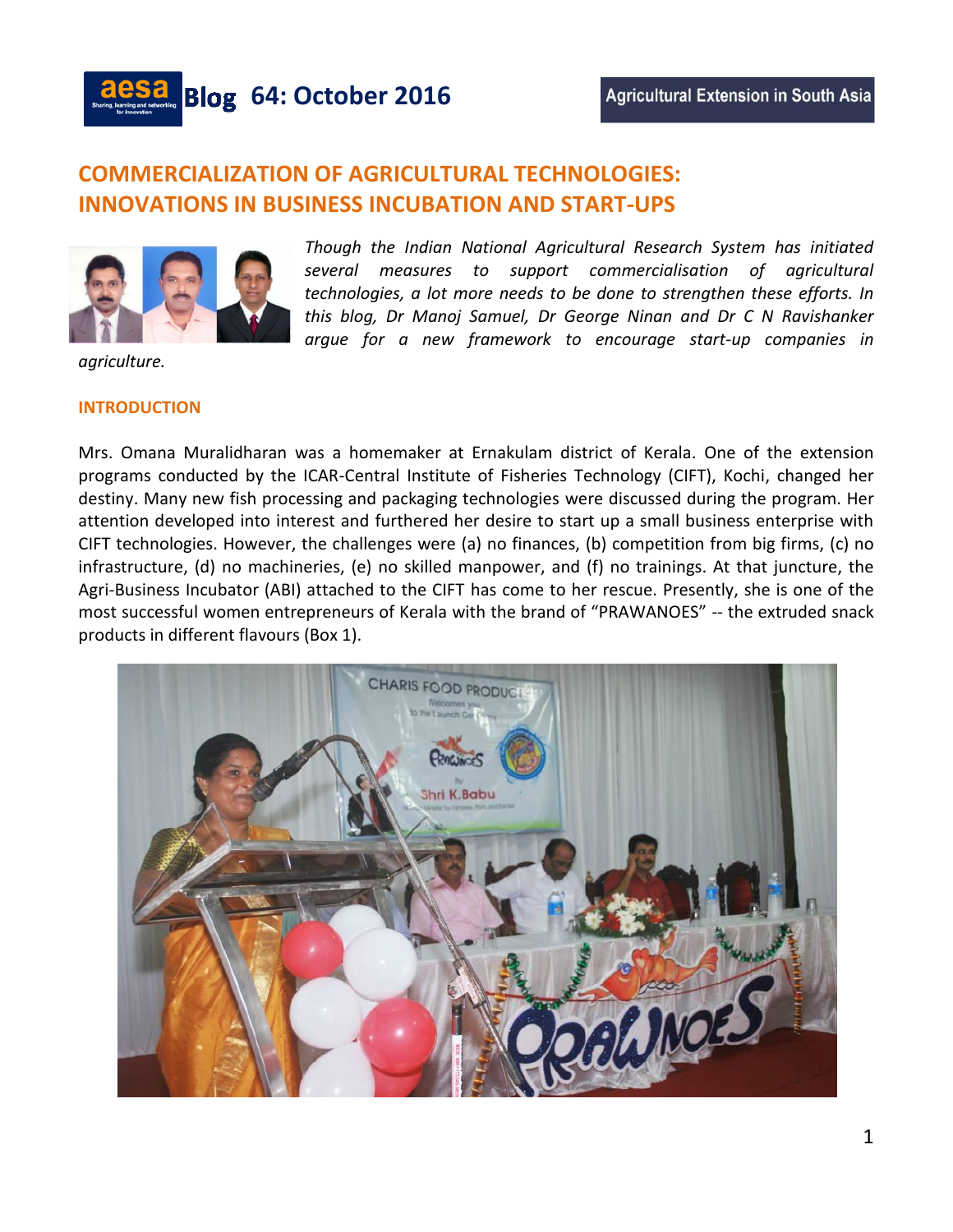## **Box 1: PRAWNOES – THE EXTRUDED SNACK PRODUCTS**

ICAR-CIFT's technology for extruded snack food from fish was taken by a woman entrepreneur, Mrs. Omana Muraleedharan, Charis Food Products, Aroor, Kerala.

Before registering as an Incubatee at ZTM-BPD Unit of ICAR-Central Institute of Fisheries Technology (CIFT), Mrs Omana Muraleedharan was running a small-scale metal industry named Amruta Metal Works. She approached ICAR-CIFT with the idea to develop the extruded snack food flavoured with prawn. A brand named 'Prawnoes' was created and registered for trademark protection by ZTM-BPD Unit.

CIFT developed and standardized three varieties of Fish Kure for the Incubatee, 'Spicy Shrimp', 'Shrimp n Onion' and 'Prawn Seasoning'. The BPD Unit also helped the entrepreneur to carry out feasibility studies, prepare Business plan and DPR (Detailed Project Report) and helped her in mobilising seed funding from Canara Bank to start her own production facility in the Industrial area at Aroor, Kerala. The production facility was designed and machines were sourced through the BPD Unit. Some of the machines were indigenously designed and manufactured as per the suggestions from ICAR-CIFT. CIFT gave her technical guidance in developing the product, standardization of process parameters, testing, packaging solutions, ideas for branding, assistance in trademark filing and setting up their own production unit at Aroor.

The unit was inaugurated on 28 June 2014. Presently Prawnoes (www.prawnoes.com) is marketed in seven flavours and the produce is sold in four districts in Kerala. Mrs Omana Muraleedharan received the best woman entrepreneur award from the Government of Kerala State Prawnoes received excellent product reviews during its test marketing period and Mrs. Omana is planning to add more snack foods to her product range. With the support of all government institutions like the District Industries Centre (DIC), Ministry of Microm Small and Medium Enterprises (MSME), Banks and CIFT, she is now promoting a healthy snack food brand with a campaign "Save Children, Eat healthy snack".

## **BUSINESS INCUBATION IN AGRICULTURE**

Agri-Business Incubators (ABI) open new entry points in the agricultural value chains, which in turn keep in accessing new markets (Box 2). There is no single "right way" to perform agribusiness incubation. Rather the work of agribusiness incubation depends on the state of development of the agribusiness ecosystem and changes over time as that ecosystem matures and develops. In its earliest phases, incubators demonstrate the viability of new business models and look to create and capture additional value from primary agricultural products.

In underdeveloped agricultural economies, incubators help by strengthening and facilitating linkages between enterprises and new commercial opportunities. They open new windows on technologies appropriate to agribusiness enterprises and help agricultural enterprises discover new, potentially more competitive ways of doing business. In subsequent phases of development, incubators operate as network facilitators by:

- linking specialized service providers to agribusinesses and
- linking separate agribusinesses to one another.

Finally, in a more advanced state of business development, incubators operate as conduits for the exchange of technology, products, inputs and management methods across national borders.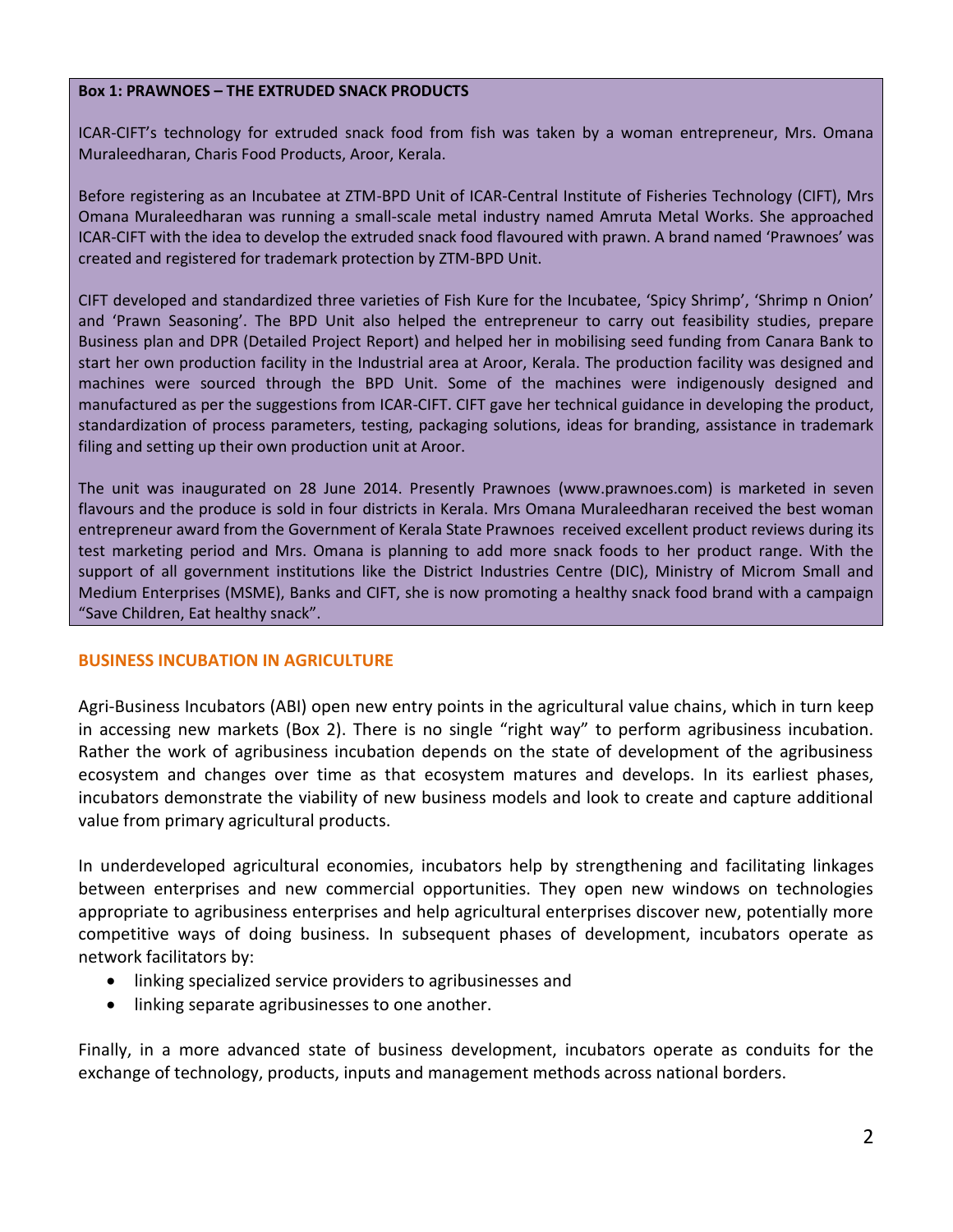## **Box 2: Agri-Business Incubation**

The mission of agri-business incubation is improving the well-being of the poor through creation of competitive agri-business enterprises by technology development and commercialization. Agri-Business incubation is defined as a process which focuses on nurturing innovative early-stage enterprises. These enterprises have high growth potential to become competitive agribusinesses by serving, adding value or linking to farm producers.

The major objectives of agri-business incubation initiatives are as follows:

- Foster the innovation through creation, development of agri-businesses to benefit the farming community
- Facilitate agro-technology commercialization by promoting and supporting agribusiness ventures.
- Promote successful agribusiness ventures in order to benefit the famers through new markets, products and services

The commercialization including dissemination, transfer and marketing of technology has been evolving as a major pillar that supports the R&D systems. The commercialization process is linked to various activities in the technology management pipeline like protection, valuation, incubation, test marketing, technical and economic feasibility studies, showcasing, licensing and marketing of the technology. Incubation process helps nascent technology to fully evolve into a business product or service which can compete in real world environment. In a globalized economy, technology licensing and transfer of technology are important factors in strategic alliances and international joint ventures in order to maintain a competitive edge in a market economy.

# **AGRI-BUSINESS INCUBATION AND TECH TRANSFER IN NARS**

The National Agricultural Research System (NARS) in India employs about 4000 researchers in Indian Council of Agricultural Research (ICAR) and almost 15,000 academic faculty members in various State Agricultural Universities (SAUs). In view of changing circumstances and policies, the NARS has initiated steps to strengthen its IP portfolio management and encourage its researchers and academicians to develop and commercialize their innovations for the benefit of farming community. A more pragmatic system for business incubation and promoting start-up companies with respect to agricultural technologies have evolved in recent times within the National Agricultural Research System (NARS). Generally agricultural technologies are low-cost technologies and entrepreneurs are not much enthusiastic about it, considering the less purchasing power of the target market.

Since the implementation of the Eleventh Five Year Plan (2007-12) of Government of India, the threetier IP management mechanism has been established in Indian Council of Agricultural Research (ICAR) towards developing an institutional setup for commercialization of agriculture research products/technologies generated from public research institutions. Accordingly, Institute Technology Management Units (ITMUs) were established in its 95 institutes as a single-window mechanism to showcase the intellectual assets of the institute and pursue matters related to IP management and transfer/commercialization. Five Zonal Technology Management and Business Planning and Development (ZTM&BPD) units were established at the middle-tier, in synergy with the ITMUs, in their respective zones. Twelve new BPD units have been initiated in 2013-14 to promote business incubation and technology commercialization. Subsequently the National Agricultural Innovation Fund (NAIF) has been schematized for the  $12<sup>th</sup>$  Plan period (2012-17) by the Government of India and establishment Agri-Business Incubation (ABI) Units in 27 Agricultural research institutes and promotion of Grass-roots Innovations are the highlights of the scheme. Under the new initiative, sector wise Zonal Technology Management Centres (ZTMC) coordinate the technology incubation, protection, commercialization activities. Apart from these, Department of Science & Technology (DST) supported Technology Business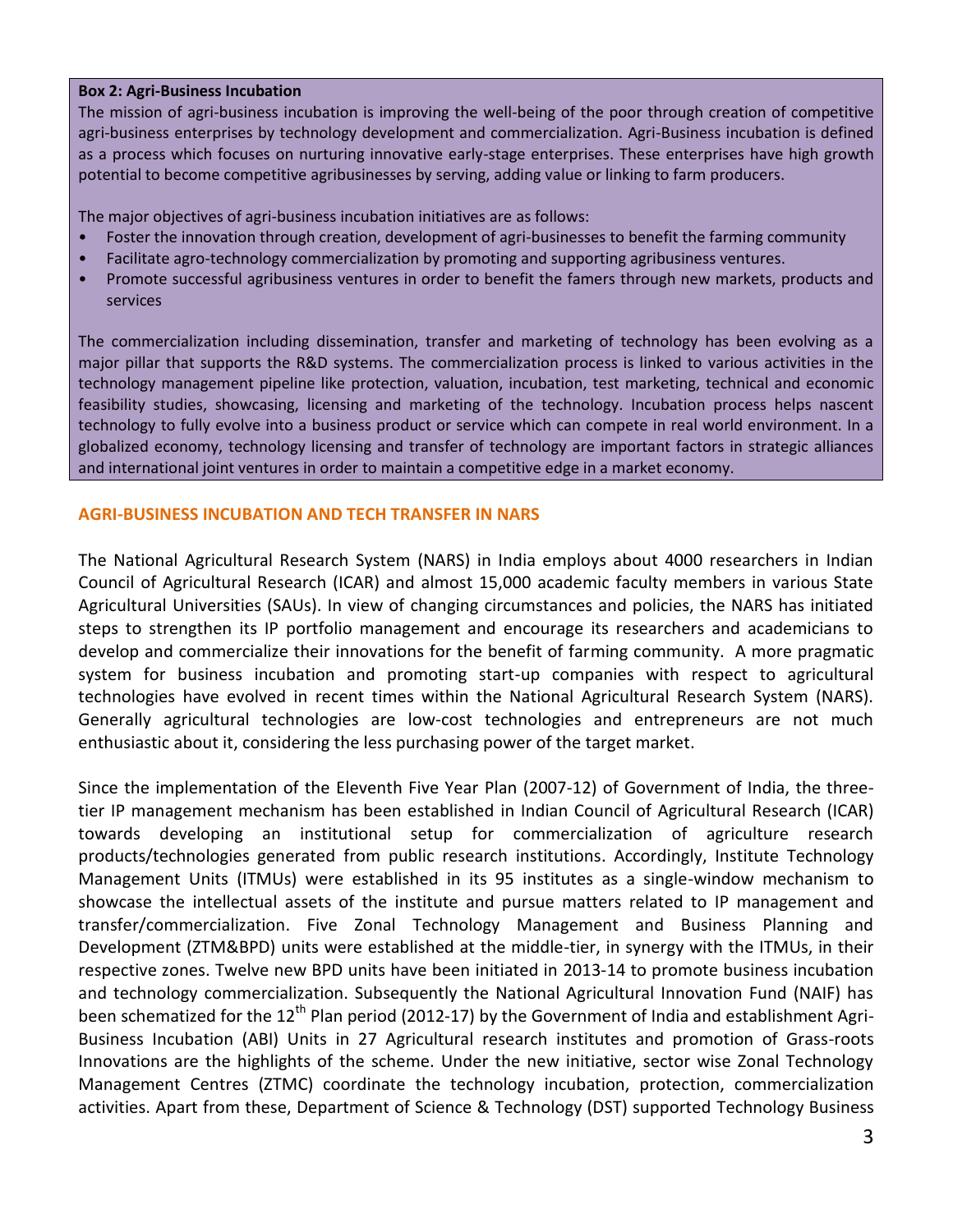Incubators (TBI) are set up in three NARS institutions and incubation and innovation centres are established at different State Agricultural Universities.

Support and services needed by bigger firms and investors for technology transfer as well as for incubation and funding can be addressed through the new flexible business innovation-incubation centres like "Agrinnovate India" and Technology Business Incubator under the NARS itself (Fig. 1). The requirement of incubation support by the bigger firms may also be met by these institutional innovations. Provisions were also made to protect the interest of farming community. The established mechanism helps to answer the questions, which may arise from the society on the righteousness and ethical issues of commercializing the public funded research outputs.



**Fig.1. Institutional framework for Tech transfer and commercialization**

The Agribusiness Incubator Program under NARS seeks to provide business consulting services to agriculture-related businesses and helps to develop a strategic business plan. The new initiatives by the Govt. of India as well as ICAR have encouraged start-up companies in agriculture, especially by attracting rural youth to agri-entrepreneurship. Apart from guidance and consultancy services, the new initiatives also assist in making venture capital funds available to the start-ups. The local communities can also be involved in developing business ideas and entities with respect to agriculture.

# **NEED FOR A NEW FRAMEWORK**

Though the existing framework works fairly well, more innovations are required for strengthening agri-Incubation and commercialization capacity of NARS in India in view of rapidly changing market dynamics- both nationally and globally, positively oriented government policies and expanding agribusiness avenues. Though there are many agencies, schemes and government departments in the country to act as support mechanisms for IP protection and subsequent commercialization, the benefits are not extended to the needy entrepreneurs, especially in case of small and medium scale agribusinesses (Box 3).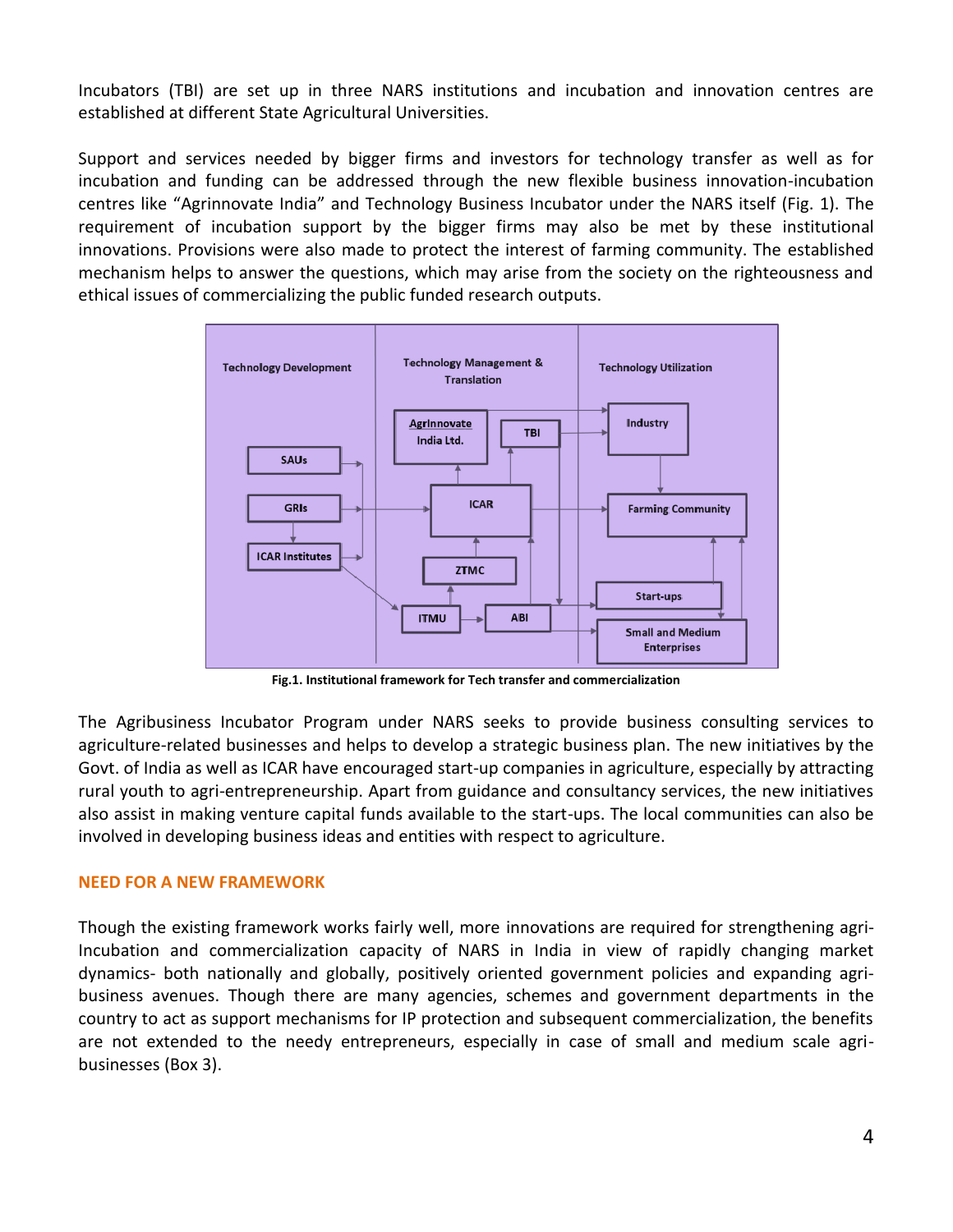#### **Box 3: AESA Blogs on Agri-Business Incubation**



Though agribusiness incubators are important to promote entrepreneurship and commercialization of new technologies in agriculture, the incubators are yet to receive sufficient attention and funding in India. Lack of a positive ecosystem to nurture start-ups affects the functioning of agribusiness incubators (Srinivas, 2016).

Hence, an effective umbrella structure should be conceived as a nodal unit at the ICAR level. ICAR coordinated the technology commercialization activities under NARS. The nodal unit ensures the deliverance of governmental schemes and financial grants to the appropriate agri-enterprises and startups.

The new institutional and process innovations should focus on the speed and ease of commercializing developed technology and further doing business without much bureaucratic delays. The envisaged system should facilitate open communication and exchange of ideas among academia, research institutions, industry and farmers.

A novel approach is envisaged to encourage start-up companies in agriculture, especially by attracting rural youth to agri-entrepreneurship. Apart from guidance and consultancy services, the new initiative should also assist in making venture capital funds available to the start-ups. The local communities can also be involved in developing business ideas and entities with respect to agriculture.

The development processes in the suggestive framework (Fig.2) for the Agriculture Business Incubation (ABI) involve scouting of the technology, assessment and the valuation. The technology management services focus on the protection of the developed technologies having a commercial value. The technology generation cycle is the phase where product prototype developed out of the technology innovation undergoes continuous transformation leading into the final product development. The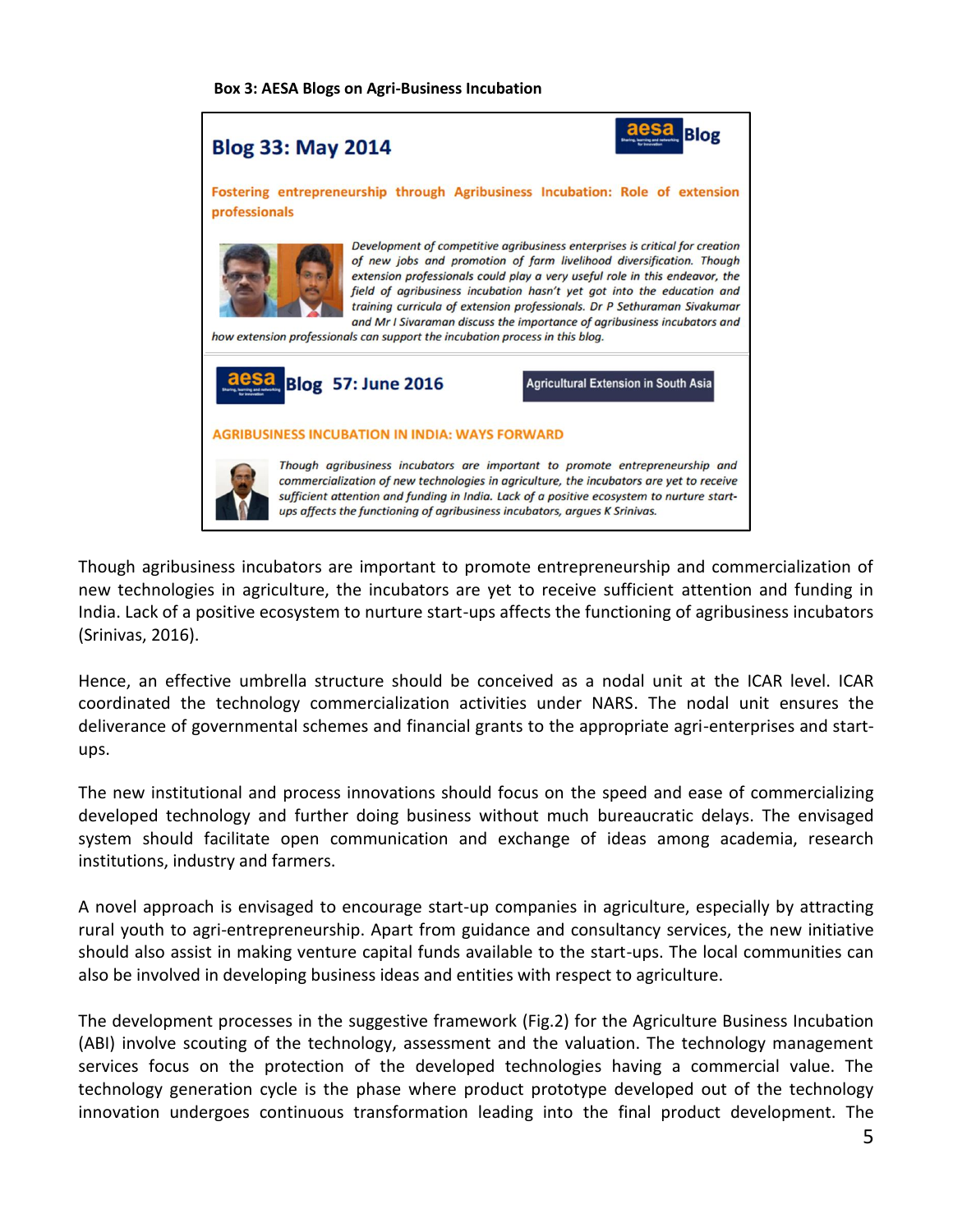process such as innovation process; technology generation process; and agriculture business incubation are individual entities but complete a cycle of a business. Combining all these processes in a framework, a holistic approach for fostering innovation and incubation eco-system has been envisaged. Through this framework, the role of the individuals or public and private players at various levels and at various places are defined in the process of innovation of various technologies and products.



**Fig.2. Conceptualized framework for agri-innovation-incubation process**

The nodal centre, which can act as a networking platform of technology managers in SAUs and ICAR institutes in line of a registered society will be helpful in networking relations and exchange of ideas and information related to IP management in agriculture. Further it can be extended by incorporating other areas of scientific organizations, institute of technologies, engineering colleges, law and business schools and traditional universities. Such a platform can be linked to similar organizations in other countries like Association of University Technology Managers (AUTM) in USA in order to explore the possibility of global technology transfer and commercialization. This initiative will also aid in updating with recent trends in IP regime, new changes in IP laws in a national and international perspective. The platform can also be extended to private companies to foster public-private partnerships.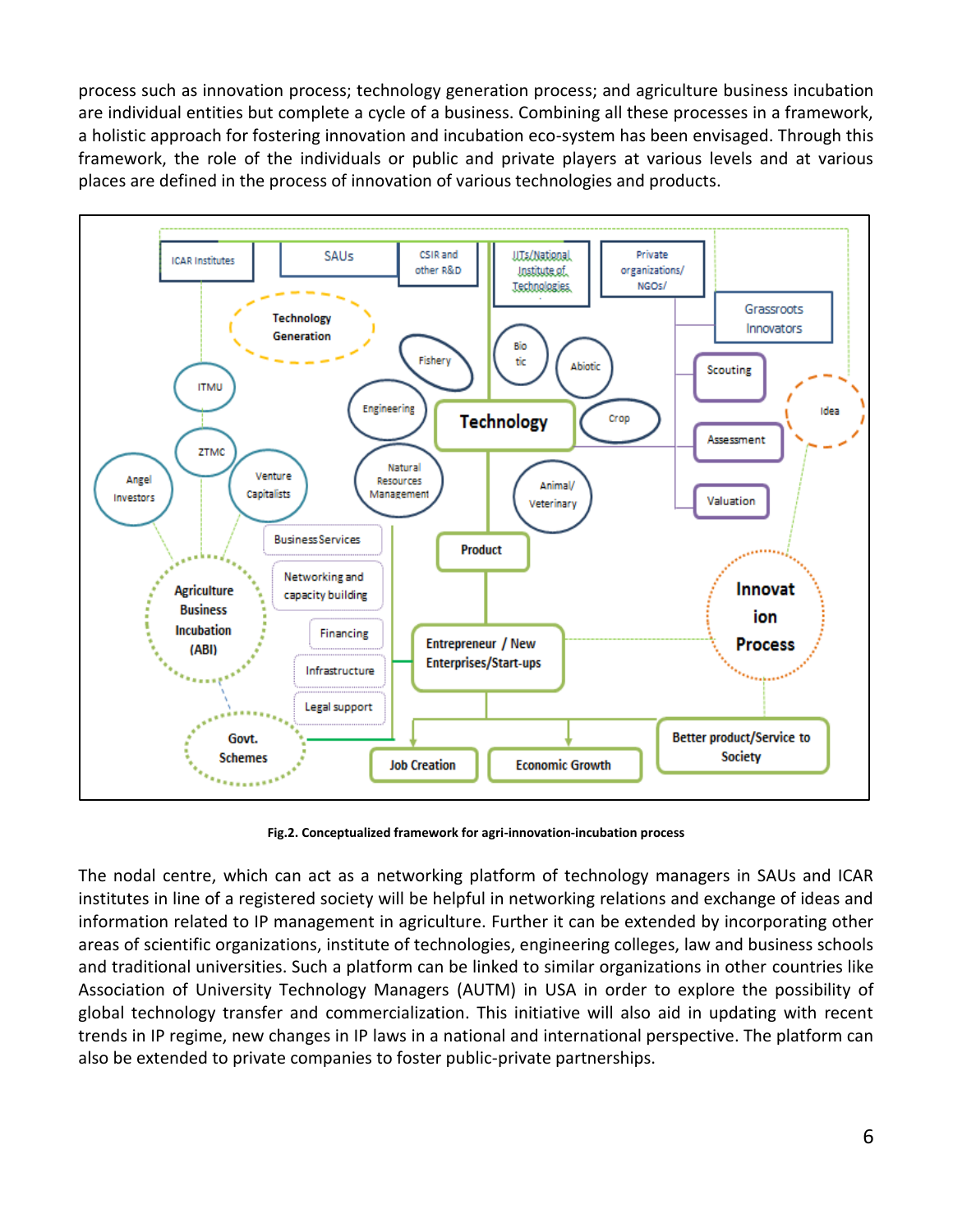The nodal centre can bridge the gap between research institutes, industry society, and the Government. It can play a proactive role in framing technology transfer and commercialization policy in coordination with Central and State agencies, government, business houses and other players in the industry. Nodal centres can be mooted in all research councils/organizations like CSIR, ICAR, ICMR etc. and which all can be pooled together to form a National level umbrella consortium under Government of India. The Consortia is envisaged to facilitate the convergence and effective deliverance of all schemes with respect to innovation, incubation and commercialization.

# **CONCLUSIONS**

Translating research into technologies and then to product and services requires a coordinated and concerted effort by all stakeholders. An effective national-level umbrella structure should be conceived and established which ensures the deliverance of governmental schemes and financial grants to the appropriate agri-enterprises and start-ups.

A technology transfer protocol for forward integration with the Government machinery, policy makers and other clients and the backward integration with the framers, research institutes, NGOs and other organizations such as IIMs, IITs and business houses, has to be designed with clearly defined channels of communication and data flow.

Partnerships should be developed among the research producers, users, and funders both at the nodal centre and consortia levels. The scope of public-private partnerships in agriculture and biotechnology in the areas of technology development, protection, transfer and commercialization has to be explored.

Though extension professionals could play a very useful role in this endeavour, the field of agribusiness incubation hasn't yet got into the education and training curricula of extension professionals There is a need to strengthen research on value chain modelling-mapping and analysis, business opportunity identification, financial management tools and techniques, logistics and branding to maximise the role of extension in the agri-incubation process (Sivakumar and Sivaraman, 2014).

Public institutions under various platforms in India such as Department of Science & Technology (DST), Council for Scientific and Industrial Research (CSIR), Department of Bio-technology (DBT), ICAR, Ministry of Micro, Small and Medium Enterprises etc. should make sure effective flow of information, timely consultancy services and speedy delivery mechanisms to the grass-root level agripreneurs. Effective communication, coordination and cooperation among the various nodal centres, umbrella consortium and the industry are inevitable for the successful implementation of the schemes.

# **REFERENCES**

Agribusiness Incubation Trainee Manual, Suite 3 Advanced Incubator Management, infoDev. Available at: [https://www.infodev.org/infodev-files/m12\\_traineemanual.pdf](https://www.infodev.org/infodev-files/m12_traineemanual.pdf)

Dahlman Carl. (2005). *India and the Knowledge Economy: Leveraging Strengths and Opportunities* (The World Bank, New York). Available at:<https://openknowledge.worldbank.org/handle/10986/8565>